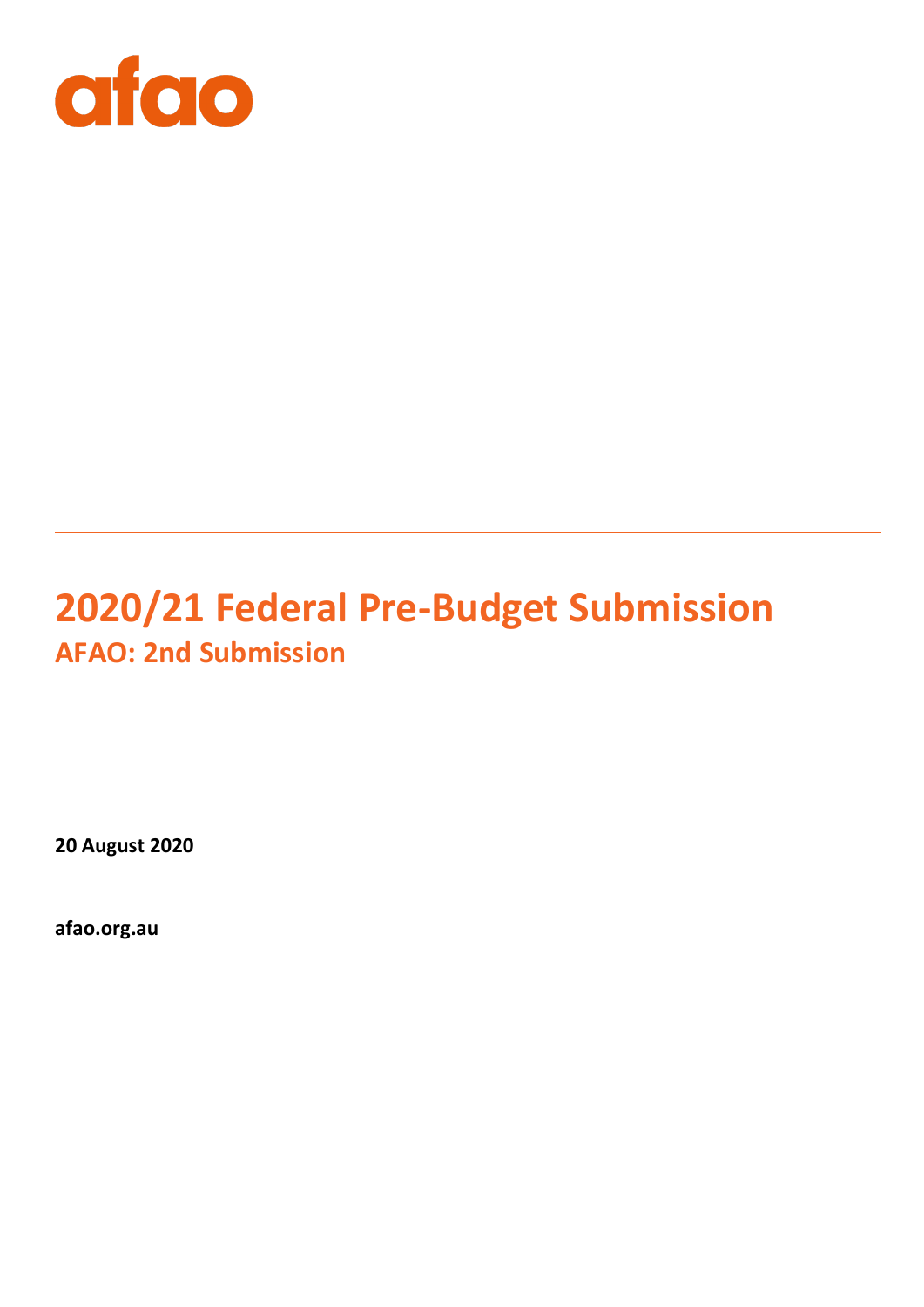# **Contact**

**Darryl O'Donnell Chief Executive Officer**

**T: 02 9557 9399**

- **E: Darryl.O'Donnell@afao.org.au**
- **W: afao.org.au**

# **Australian Federation of AIDS Organisations**

The Australian Federation of AIDS Organisations (AFAO) is the national federation for the HIV community response in Australia. AFAO works to end HIV transmission and reduce its impact on communities in Australia, Asia and the Pacific. AFAO's members are the AIDS Councils in each state and territory; the National Association of People with HIV Australia (NAPWHA); the Australian Injecting & Illicit Drug Users League (AIVL); the Anwernekenhe National HIV Alliance (ANA); and Scarlet Alliance, Australian Sex Workers Association. AFAO's affiliate member organisations – spanning community, research, public health and clinical workforce – share AFAO's values and support the work we do.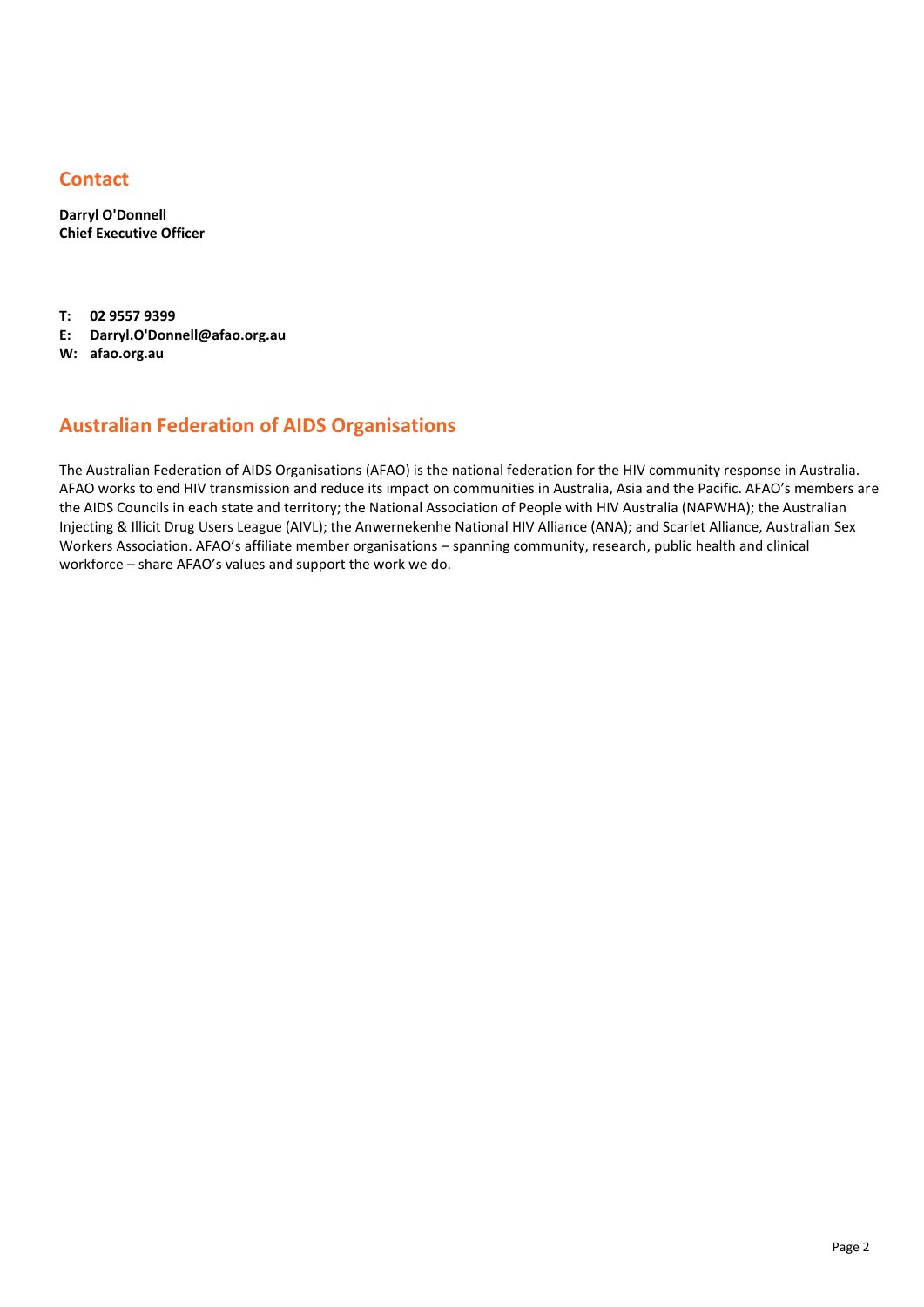

# **Background**

AFAO prepared an initial budget submission before the budget was delayed owing to the onset of COVID-19 (Appendix 1). This follow up submission highlights emerging issues as a result of COVID-19 in Australia, and in our region, and references the investment required to end HIV transmission in Australia and the region in light of this new operating environment.

## *Australia*

Our members and communities share the Australian Government's commitment to protecting and supporting all Australians who are vulnerable to COVID-19. We welcome the bold initiatives announced to mitigate the health and economic risks and impacts of COVID-19.

#### *COVID-19*

We are concerned about the unique vulnerabilities our communities in Australia face as a result of COVID-19. This budget submission outlines a targeted response to these issues and explains why those vulnerabilities will persist for our communities despite supports announced to date.

AFAO welcomes the naming of LGBTIQ communities as a priority population in the COVID-19 response and recommends the Commonwealth invest in a suite of programs to ensure these communities receive sensitive and culturally appropriate care and support. To do this, we are seeking a targeted investment of \$12,937,640 to provide our member organisations with the necessary scale to help our communities maintain social distancing and reduce personal and community risks across Australia. The activities below are the individual parts that constitute the sum total activities that an investment of \$12,937,640 would purchase.

#### *1. Health promotion*

Our communities require tailored information to keep themselves safe during COVID-19, including campaigns for people with HIV on maintaining HIV treatment adherence and access, culturally accessible information for Aboriginal and Torres Strait Islander members of our communities, information for trans and gender diverse people on continuity of hormone therapy, information for sex workers, in a range of community languages, and messaging that promotes community connectedness and reduces isolation and social distancing risk.

*The proposal:* \$1,350,000, to be invested in national peaks to develop centralised messaging and to AIDS Councils for local adaptation and supporting activities (including coordinating peer linkages).

## *2. Addressing the mental health needs of our community*

Poorer mental health and experiences of trauma, poor access to credible, sensitive and affirming services, and social and political contexts amplify the impacts of COVID-19 for LGBTIQ people. LGBTIQ people:

- are at higher risk of mental health conditions including anxiety and depression
- are more likely to attempt suicide, have thoughts of suicide and/or engage in self-harm
- are more likely to experience discrimination from mainstream healthcare workers
- report higher rates of alcohol consumption and illicit drug use
- make up the majority of those living with HIV
- are less likely to report episodes of family or intimate partner violence.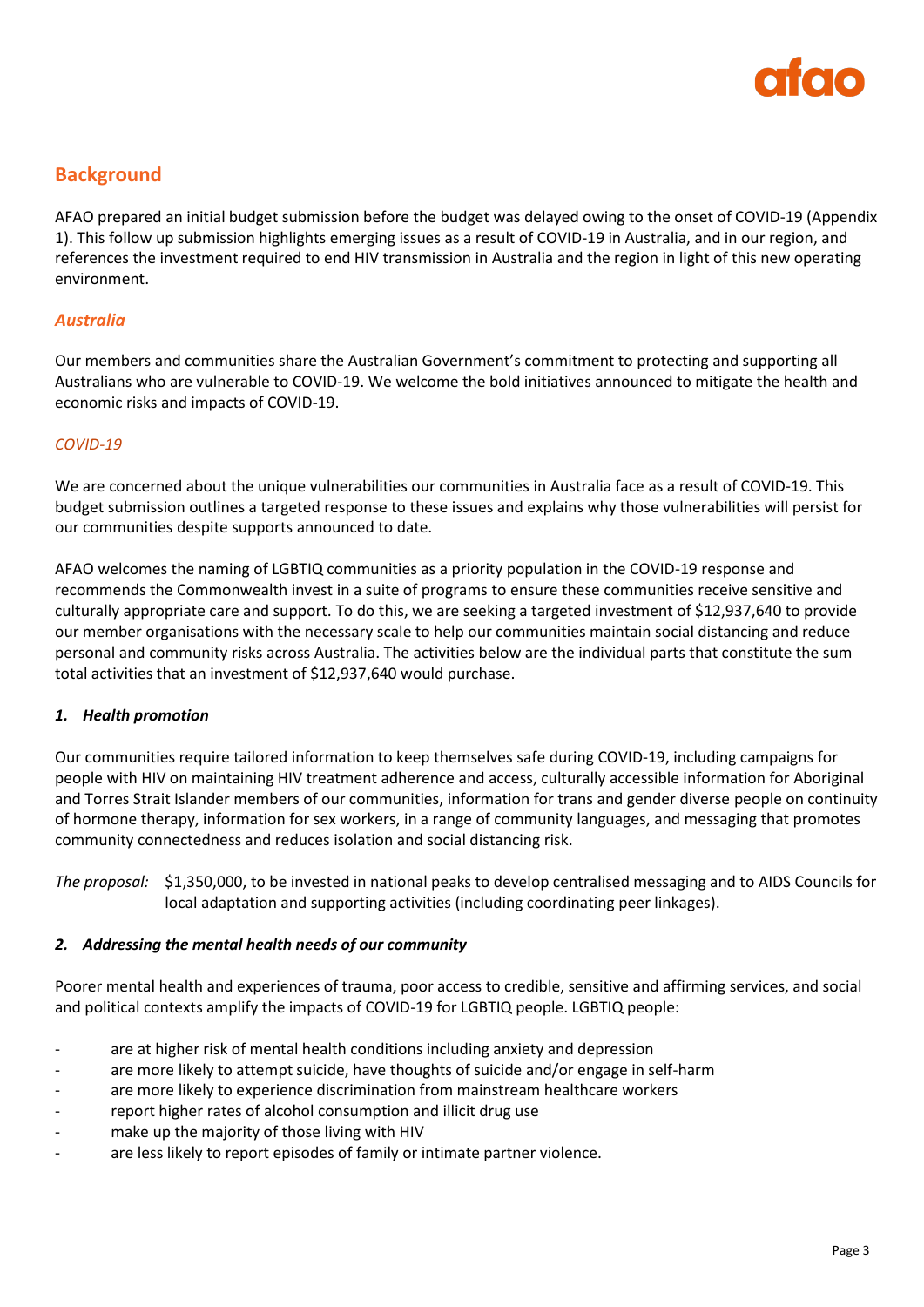

Factors contributing to this include:

- higher rates of disadvantage relative to the social determinants of health (eg, risk of disruption to education or employment, homelessness and exposure to violence and trauma)
- barriers to access to safe and appropriate clinical care, including primary care and mainstream mental health care
- a critical lack of LGBTIQ community-controlled mental health services.

Mental health is an urgent priority if we are to enable people to comply with social distancing requirements, sustain their mental health and social and emotional wellbeing and reduce suicidality and emotional distress. Counselling services provided by our members are under acute stress due to increased demand from people who are being retraumatised, people who are struggling to cope with anxiety and depression and people facing unemployment.

This 12 month activity will address heightened levels of mental distress for LGBTIQ people during the COVID-19 crisis by increasing the counselling capacity and responsiveness of LGBTIQ community-controlled health organisations. The project is delivered by a consortium of organisations with a demonstrated history of rapid and effective evidencebased response to LGBTIQ community need and the achievement of positive health outcomes. The proposed model provides additional counselling capacity in all states and territories, with consortium members pooling this capacity so periods of peak demand can be met cooperatively among consortium partners and wait lists are avoided. This proposal is consistent with the objectives and principles of the National Mental Health and Wellbeing Pandemic Response Plan and addresses the ten key priority areas as they relate to LGBTIQ communities.

*The proposal:* \$3,667,640, to be allocated to AIDS Councils to employ additional counsellors, mental health social workers, social and emotional wellbeing staff (including Aboriginal and Torres Strait Island health care workers) and others.

## *3. Practical support*

Our members have been flooded with requests for practical support, such as assistance with shopping, transport to pharmacies and medical appointments and care around the home. This support is vital if we are to ensure that people are able to maintain their health and wellbeing and is particularly important for people living with HIV, who are at risk of increased viral load and morbidity if treatment adherence declines. While some of these activities require direct resourcing, others could be undertaken by volunteers with modest investment in coordination and supporting technology.

*The proposal:* \$1,300,000, of which \$1,100,000 would be utilised by AIDS Councils for on-the-ground resourcing and the remainder utilised by AIVL and NAPWHA to reach vulnerable people in jurisdictions that do not have funded peer organisations.

## *4. Material aid*

We are extremely concerned about those members of our communities whose financial hardship is creating additional vulnerability to COVID-19. In addition to requests for practical support, our members have been overwhelmed responding to the needs of community members for material aid such as food vouchers, funds to cover treatment copayments and other basic living expenses. We are particularly concerned that financial vulnerability may compromise the ability of some of our community to comply with social distancing.

*The proposal:* \$4,200,000, of which \$3,000,000 would be allocated to Scarlet Alliance for a crisis fund for sex workers who are ineligible or unable to access other relief funds, \$100,000 of which would be utilised by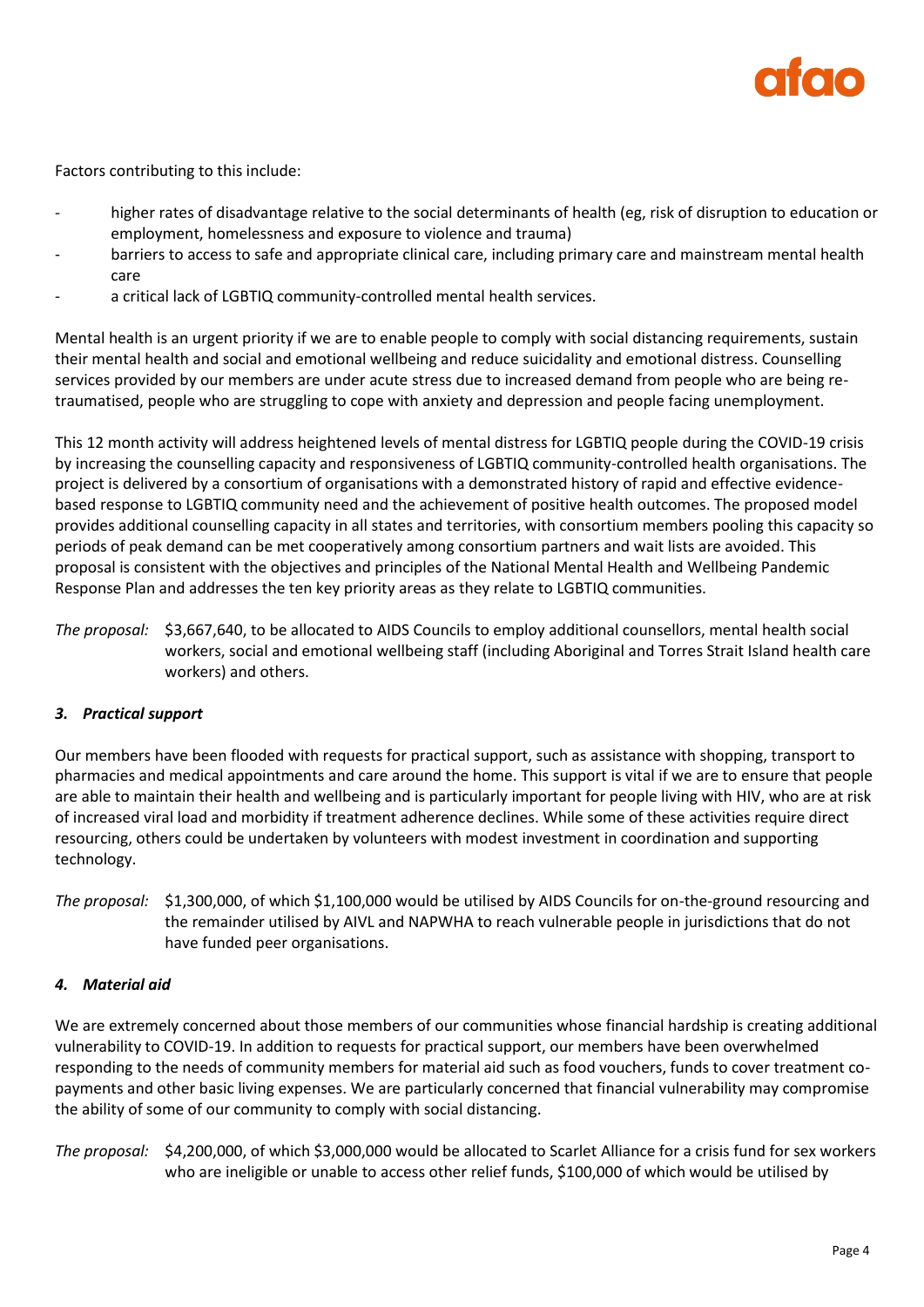

NAPWHA to address cost-related barriers to HIV medication adherence and the remainder of which would be utilised by AIDS Councils for local community needs. The \$3,000,000 to Scarlet Alliance will provide 6,000 sex workers with a one-off financial relief payment of \$500.

## *5. Harm reduction*

Australia is rightly proud of its record in harm reduction and its success in preventing HIV. Our members are concerned that COVID-19 has substantially reduced many people's access to harm reduction and that this may be significantly detrimental to individual health and to wider public health through community blood-borne virus transmission. Impeded access to sterile injecting equipment also represents an acute social distancing risk which can be managed through new peer-based distribution channels.

*The proposal:* \$500,000, which would be utilised by AIVL to help maintain access to harm reduction services for people who use drugs and mitigate COVID-19 service delivery disruption, especially in rural and regional areas.

## *6. Maintaining access to HIV testing*

HIV testing is the foundation of Australia's public health effort to end HIV transmission. We are extremely concerned that the current scaling back of clinical and community services is reducing access to regular HIV testing, creating the risk of undiagnosed infection and late access to HIV treatment. This would be detrimental to both individual and public health.

*The proposal: \$*550,000, which would be utilised by AIDS Councils to purchase and scale-up access to HIV self-testing and supporting education materials, offsetting the growing diversion of frontline clinical staff to COVID-19 efforts.

## *7. Service adaptation*

Each of our members is working intensively to adapt to COVID-19 and minimise disruption to service delivery. However, many are struggling with limited infrastructure and require investment in Information Technology infrastructure and other equipment. We are particularly concerned that many of our members are reliant on staff providing services from personal devices (such as laptops and phones) with acute cybersecurity risks arising for highly sensitive client health information.

*The proposal:* \$1,370,000, for IT infrastructure and software to securely adapt programs to online platforms and support telework arrangements across AFAO and its members.

Additionally, poorer mental health and experiences of trauma, poor access to credible, sensitive and affirming services, and social and political contexts amplify the impacts of COVID-19 for LGBTIQ people. LGBTIQ people:

- are at higher risk of mental health conditions including anxiety and depression
- are more likely to attempt suicide, have thoughts of suicide and/or engage in self-harm
- are more likely to experience discrimination from mainstream healthcare workers
- report higher rates of alcohol consumption and illicit drug use
- make up the majority of those living with HIV
- are less likely to report episodes of family or intimate partner violence.

Factors contributing to this include: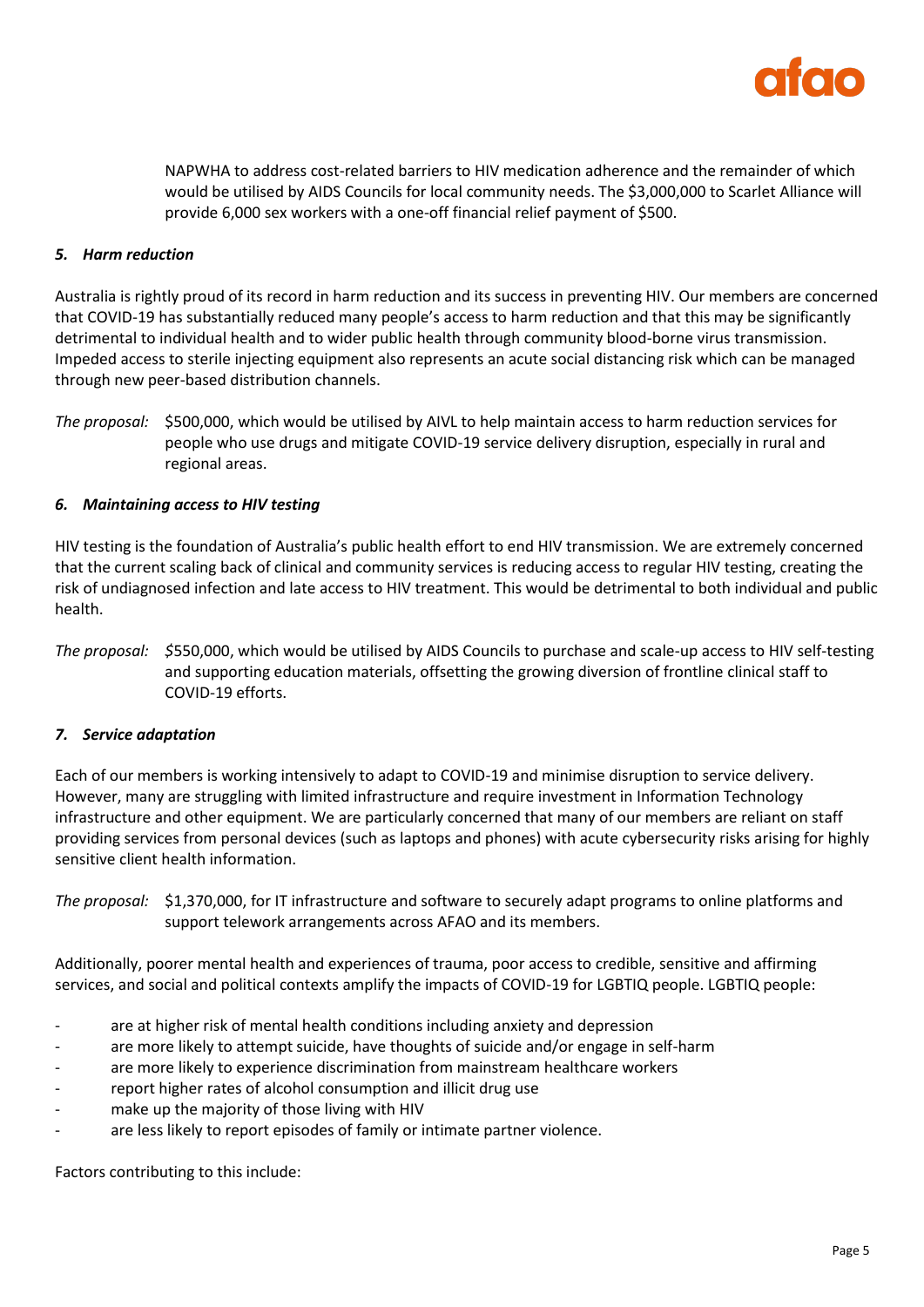

- higher rates of disadvantage relative to the social determinants of health (eg, risk of disruption to education or employment, homelessness and exposure to violence and trauma)
- barriers to access to safe and appropriate clinical care, including primary care and mainstream mental health care
- a critical lack of LGBTIQ community-controlled mental health services.

## *HIV*

COVID-19 is an opportunity to effectively implement the *National HIV Strategy 2018-2022* to capitalise on efforts to end HIV transmission in Australia.

*The Proposal:* Invest \$7.4m over three years to enable a national gay men's HIV health promotion across Australia. These funds would be managed by AFAO and expended in line with agreed project plans.

Preventing HIV transmission is highly cost-effective. Annual PBS and MBS costs for the treatment of HIV are approximately \$26,000. In 2018, there were 183 fewer HIV notifications than the previous five-year average, reflecting the roll-out of PrEP in tandem with other prevention, testing and treatment initiatives. Over the three-year period of this proposal alone, those averted infections generate treatment and care savings to the Department of approximately \$11m. In further driving down HIV transmission, this proposal can generate exponentially greater savings in short-term and life-time health costs and impacts.

The proposed activities will be targeted to the specific needs of populations and be informed by the existing infrastructure available to reach that population.

Regardless of population, the activity will be characterised by an integrated approach, which brings together social marketing, targeted program delivery on the ground, and building the capability of local organisations through program and standards development.

# *1. HIV and STI prevention for gay and bisexual men*

As with any public health progress, there will be a need to consolidate and continue to drive the program of work targeting gay and bisexual men for the foreseeable future. This recognises that gay and bisexual men continue to bear the highest burden of HIV and is to ensure that behaviour change that has driven recent decreases in HIV (including the appropriate use of PrEP, high frequency HIV testing for those at greatest risk and early treatment to prevent onward transmission) is sustained and extended over the long term. The key components of this activity will include:

- consolidating and extending recent gains through maintaining and continuously renewing national digital campaigns targeting gay and bisexual men, utilising existing digital infrastructure created for Emen8 and Get PrEP'D
- adapting and extending state campaigns for national implementation to capitalise on effective programming and reduce duplication
- developing additional social marketing elements and potentially new platforms for gay and bisexual men
- ensuring other men who have sex with men, including overseas-born men, Aboriginal men, and men who are less community-connected are fully reached through appropriate platforms
- collaboratively designing program development and planning tools to support local implementation activity
- developing backbone resources for local implementation (for example, session plans and materials for community education on key topics such as HIV testing and U=U), including to ensure social marketing is integrated with other health promotion activities and to ensure consistency of messaging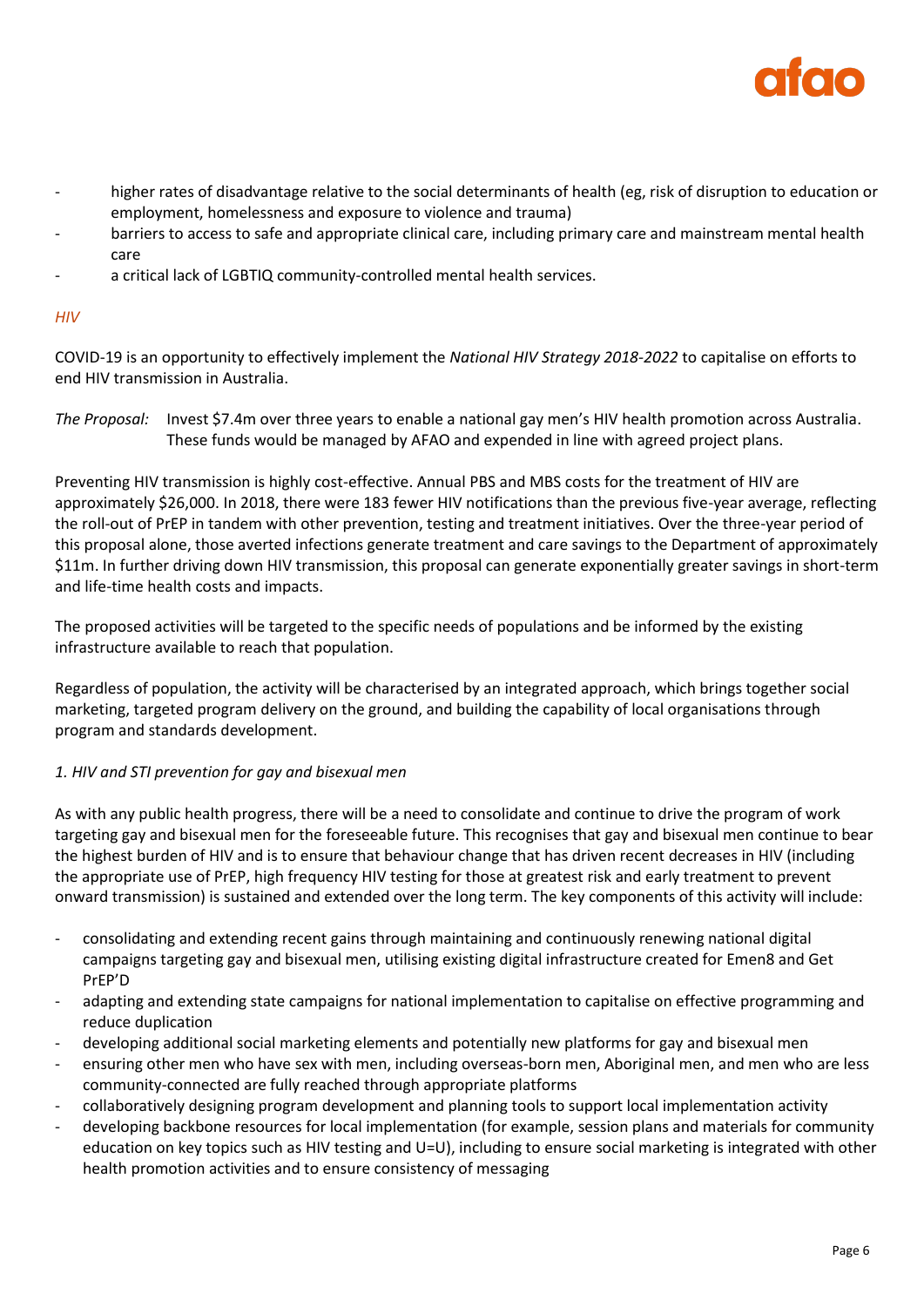

- conducting workforce development activities with educators employed within community-led HIV organisations.

# *2. Priority populations not reached through established platforms and programs*

Each of the priority populations not reached through established platforms and programs has unique needs and unique patterns of engagement with health information and health care. As such, each population requires approaches that are tailored to those needs.

Accordingly, this activity will focus on:

- reviewing existing data, including epidemiological data, social and behavioural research
- mapping where and how each of the 'hidden' populations currently access health information and identifying the modes of communication most relevant for each population and the messaging that will have both reach and impact in those populations
- for each population, developing a nationally coordinated package of HIV education resources for local implementation, including:
	- o backbone resources for community education and
	- $\circ$  backbone resources to build the capacity of community-led HIV organisations to work with hidden populations.

## *Regional*

## *Global Fund set-aside*

AFAO welcomes the government's investment in the Global Fund to Fights AIDS, Malaria and Tuberculosis and, in particular, the government's decision to set-aside \$24 million of Australia's Global Fund pledge for direct investment in our region. The Global Fund set-aside presents Australia with the opportunity re-establish the leadership it actively pursues at home, with our regional neighbours.

Our analysis in *[Communities First: Toward a Sustainable HIV Response in Asia and the Pacific](https://www.afao.org.au/wp-content/uploads/2020/07/Communities-First-Toward-a-Sustainable-HIV-Response-in-ASIA-and-the-Pacific.pdf)*, suggests immediate priorities to re-assert Australia's leadership role. These include:

- 1. Co-convene a Regional Working Group auspiced by the UNAIDS Regional Office for Asia and the Pacific and AFAO.
- 2. Map out where countries are in relation to CSO participation and sustainability.
- 3. Determine which countries are likely to need to transition away from external donor financing from HIV more quickly – meaning that either external financing is likely to cease or be reduced by more than 50% - over the next decade and determine categories of countries:
	- Those already in transition
	- Those likely to transition in the next decade
	- Those unlikely to transition in the next decade
- 4. Analyse and document successes so far the process that countries and donors have followed, the obstacles they faced and the solutions that they have come up with.
- 5. Identify, adapt and promote innovations in achieving financial sustainability for community organisations.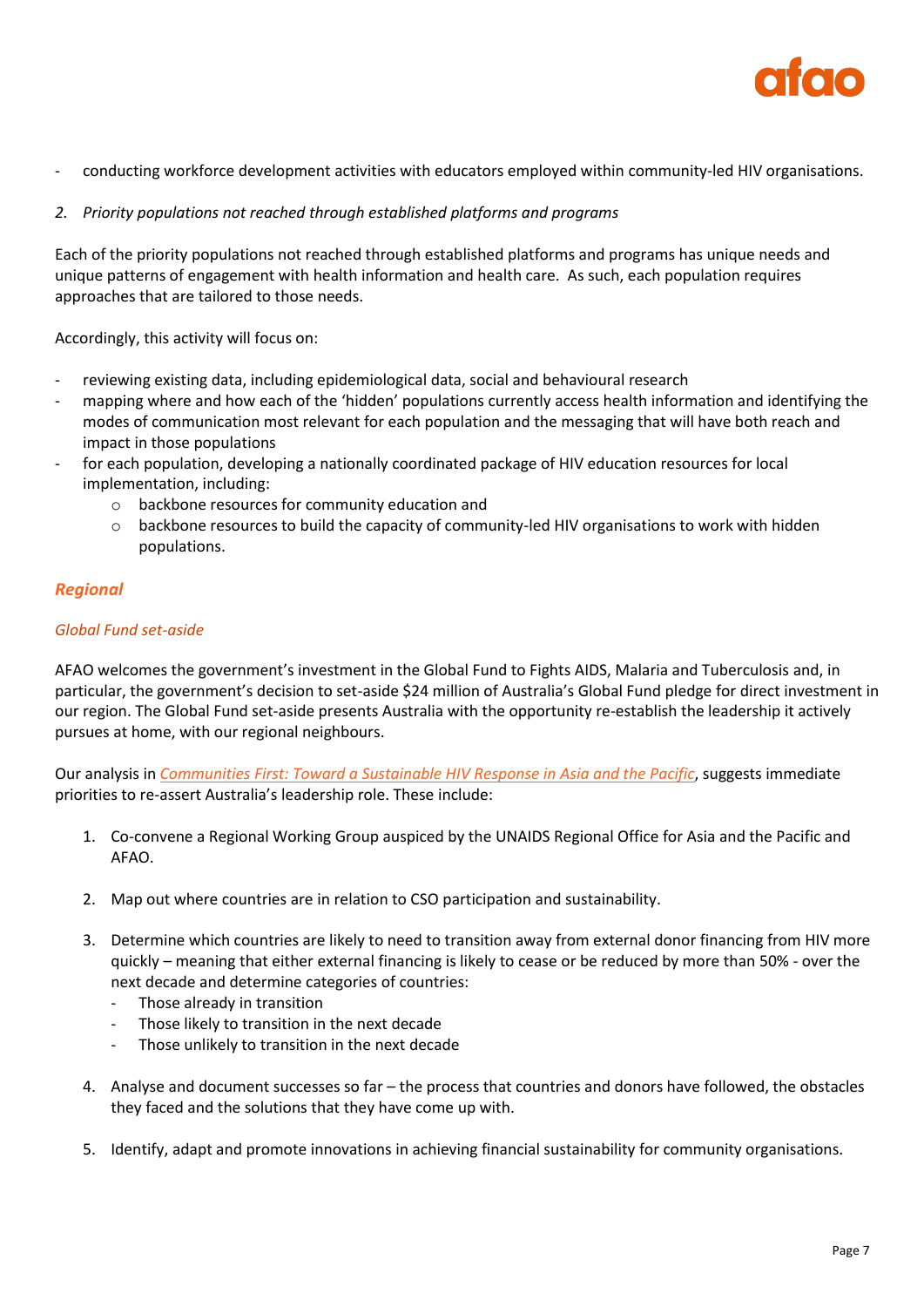

- 6. Develop strategies for each group of countries, including:
	- Advocacy for the legitimate and ongoing role of CSOs in each country's HIV response
	- Assistance to countries in or about to undergo transition to fully fund community responses to the extent envisaged in the Political Declaration, together with assistance to countries unlikely to transition soon to develop plans for strengthening community systems.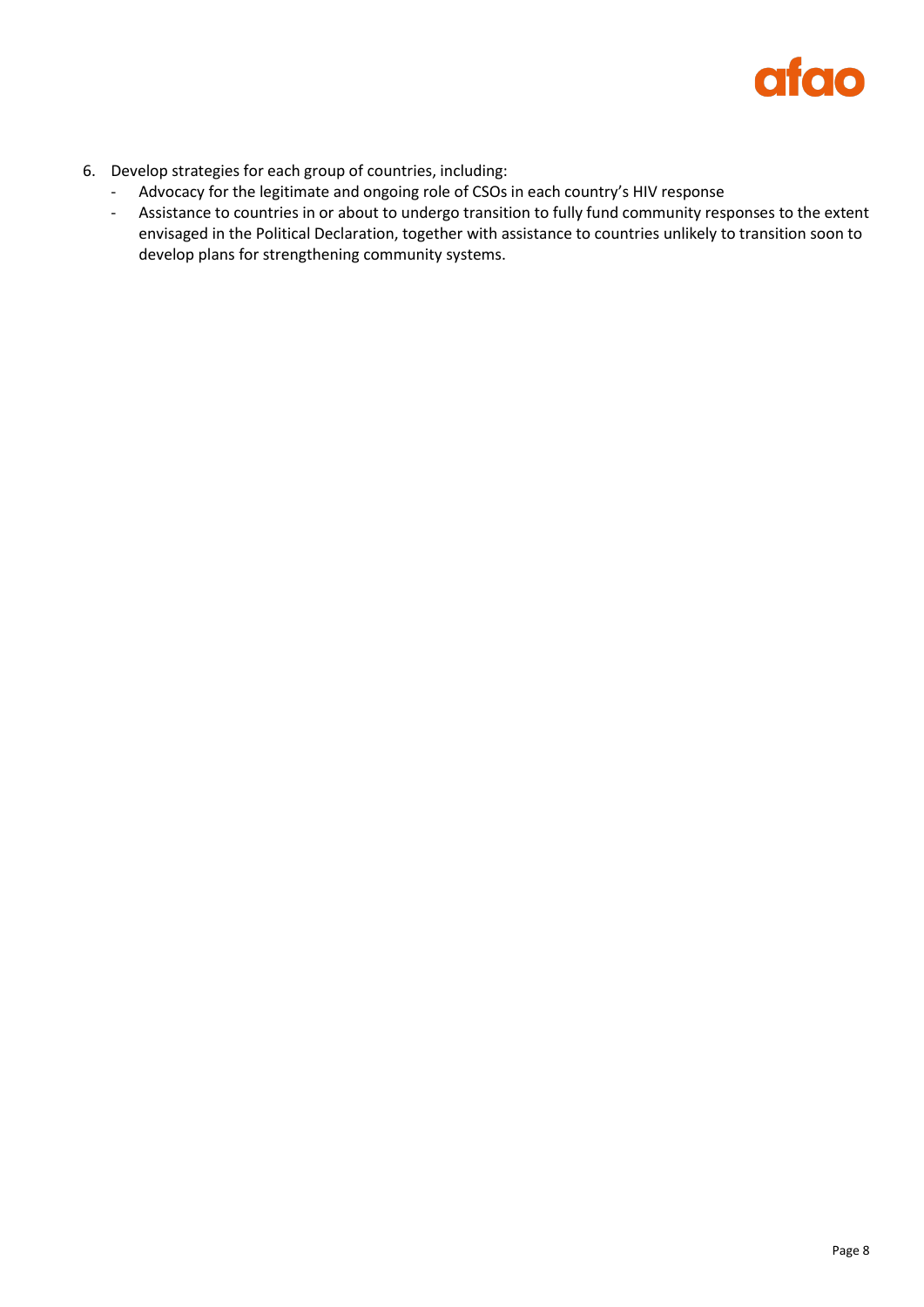

# **Appendix 1: AFAO 2020-21 Federal Pre-Budget Submission – Submitted 20 December 2019**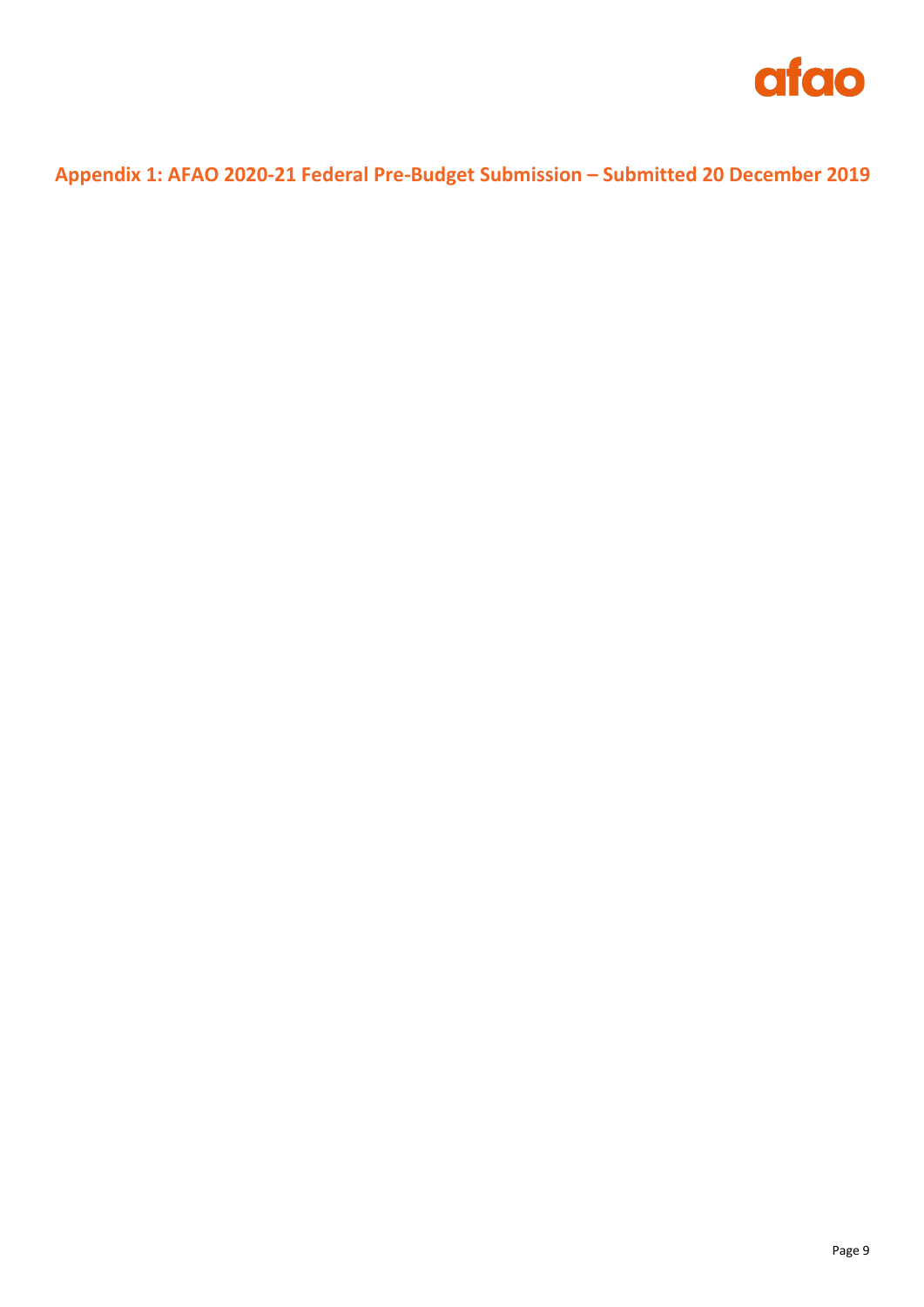

# **2020-21 Federal Pre-Budget Submission**

**20 December 2019**

**afao.org.au**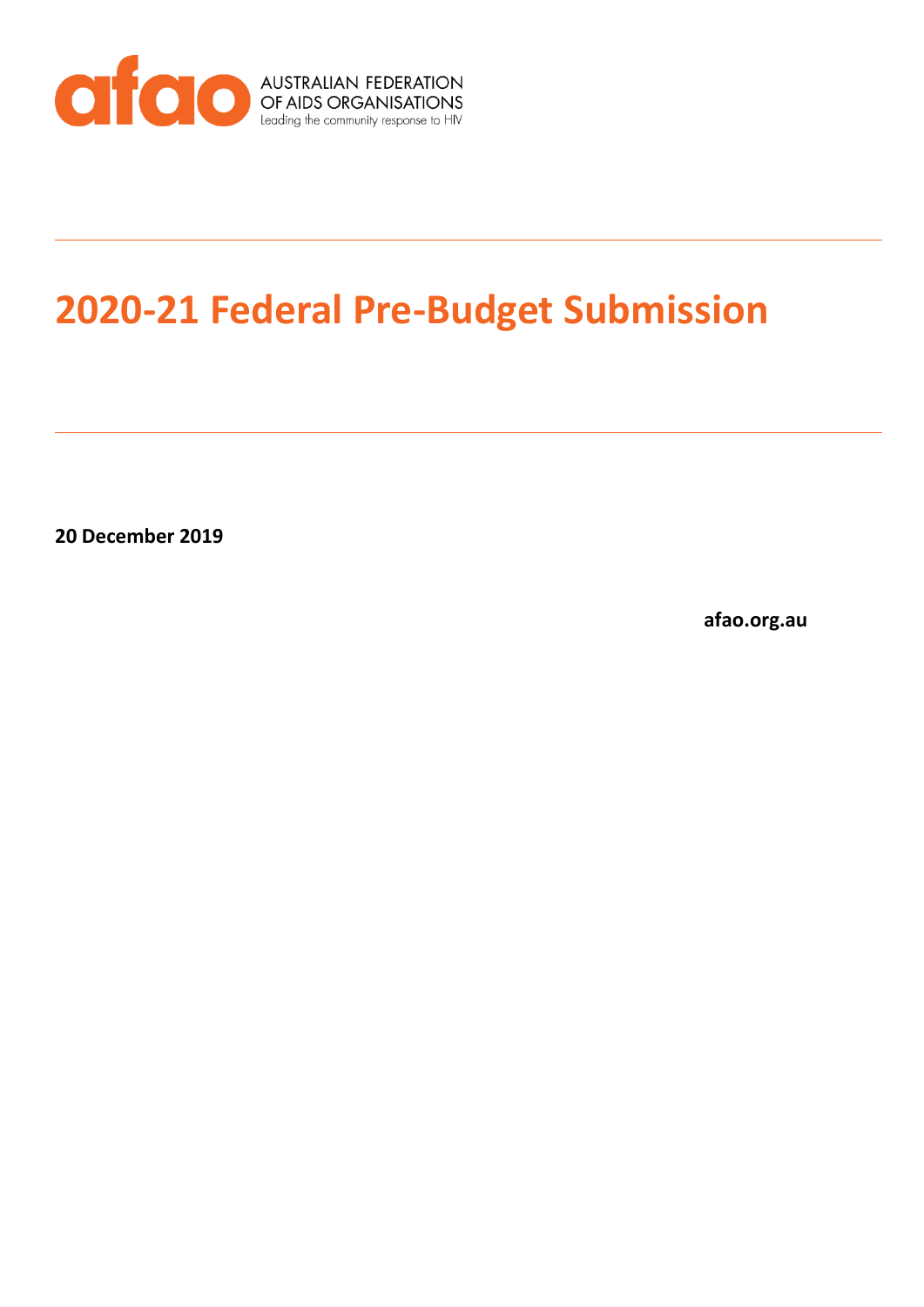# **Contact**

**Darryl O'Donnell** Level 1/222 King Street, Newtown NSW 2042

**T: +61 2 9557 9399**

**E: Darryl.O'Donnell@afao.org.au**

**W: afao.org.au**

# **Australian Federation of AIDS Organisations**

The Australian Federation of AIDS Organisations (AFAO) is the national federation for the HIV community response in Australia. AFAO works to end HIV transmission and reduce its impact on communities in Australia, Asia and the Pacific. AFAO's members are the AIDS Councils in each state and territory; the National Association of People with HIV Australia (NAPWHA); the Australian Injecting & Illicit Drug Users League (AIVL); the Anwernekenhe National HIV Alliance (ANA); and Scarlet Alliance, Australian Sex Workers Association. AFAO's affiliate member organisations – spanning community, research, public health and clinical workforce – share AFAO's values and support the work we do.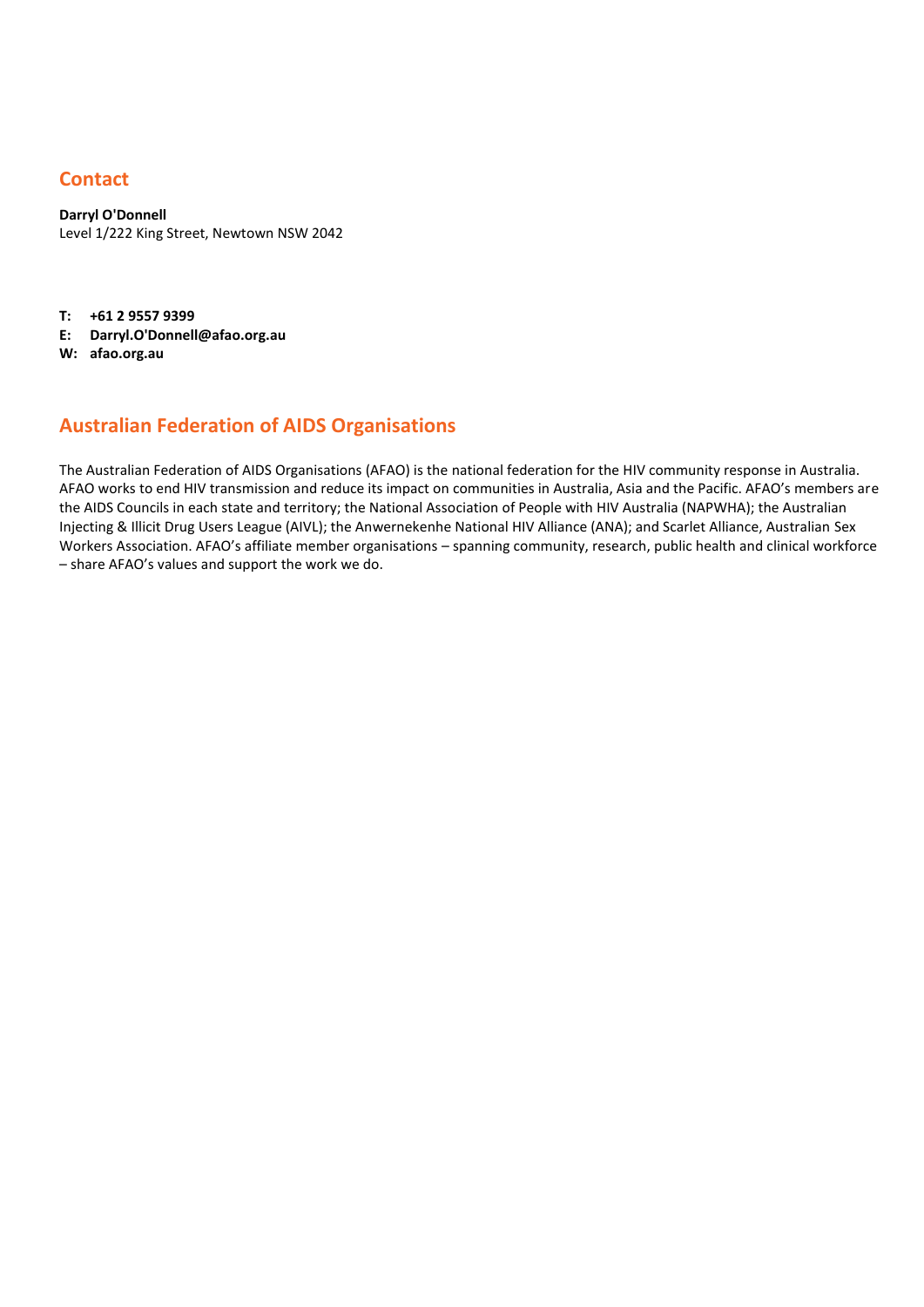

The [Australian Federation of AIDS Organisations](https://www.afao.org.au/) (AFAO) welcomes the opportunity to provide a submission for the 2020-21 Federal Budget.

# **Background**

AFAO welcomes the announcement from the 2019-2020 Federal Budget of \$45.4 million over four years to prevent, diagnose and treat sexually transmitted infections (STIs) and blood-borne viruses (BBVs). The Government's announcement will substantially strengthen the national effort to address BBVs and STIs. This already budgeted investment will assist Australia to meet its ambitious targets as set out in the eighth *National HIV Strategy 2018-2022* by allowing organisations to develop programs and initiatives that build awareness and provide HIV and STI education for key populations and emerging or hidden populations.

This submission outlines regulatory and systemic issues that threaten to impede Australia from achieving its goals of ending HIV transmission by 2022 as set out in the eighth *National HIV Strategy 2018-2022.* The adoption of the recommendations set out in this submission will ensure Australia is at the forefront of HIV prevention and continues to lead the world in the response to HIV. Without moving forward on these recommendations, Australia falls behind in its mission and leaves behind populations at risk of HIV. Australia must ensure all technology available to help end HIV transmission is made accessible to communities most at risk of HIV.

This submission highlights issues that relate not only to the response to HIV, but to community and not-for-profit organisations more broadly. The recommendations will enable organisations to become more sustainable and work more effectively and efficiently in achieving their missions. A strong not-for-profit sector is an essential part of a vibrant civil society and is critical in advising and supporting the Australian Government in its public policy goals.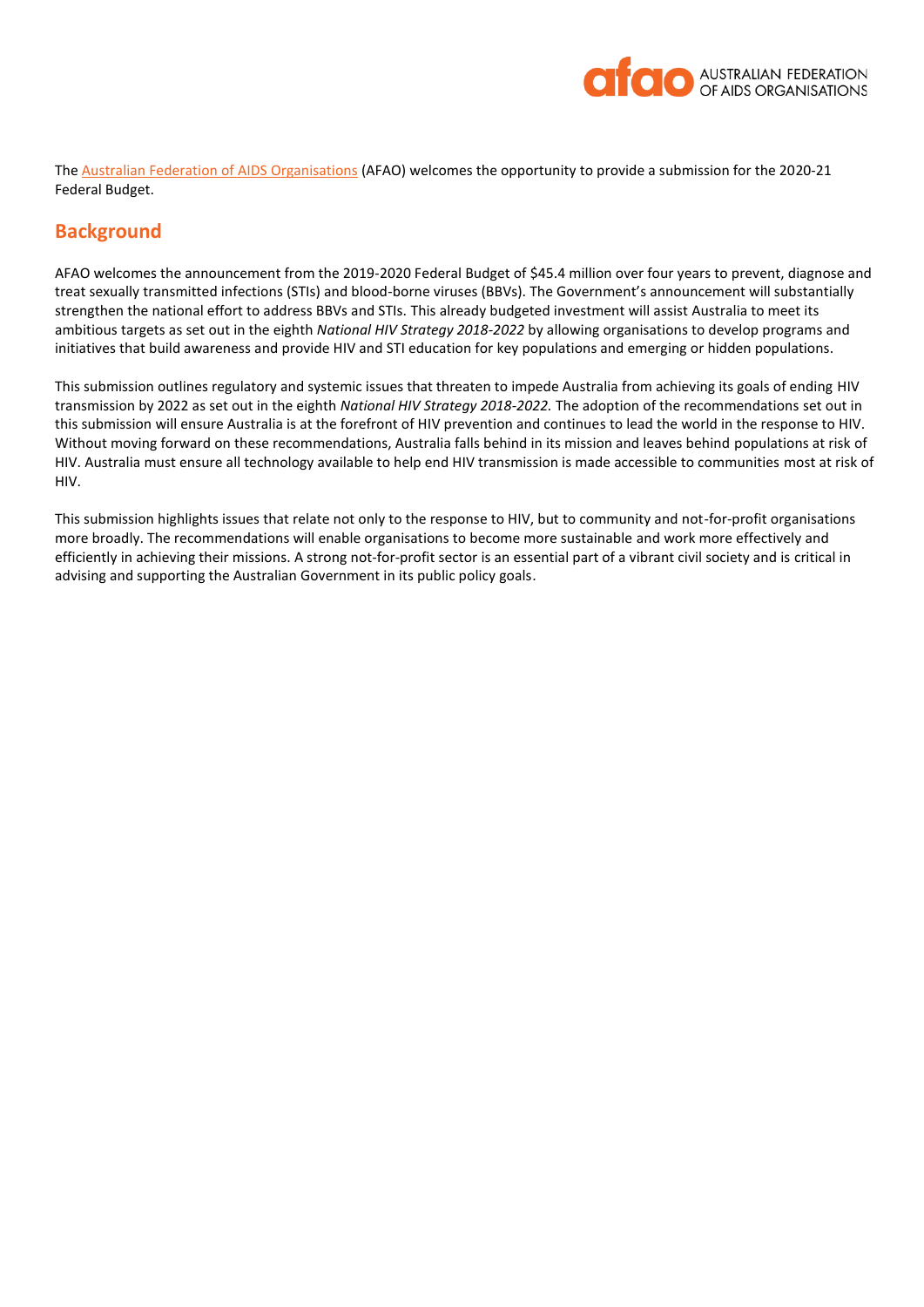

# **Summary of Recommendations**

*Recommendation 1:* That the Australian Government direct the Therapeutic Goods Administration to conduct a review of the advertising code governing therapeutic goods and make recommendations on any steps required to mitigate impediments to public health arising from the code.

*Recommendation 2:* That the Australian Government evaluates its requirement that the Therapeutic Goods Administration recovers costs from sponsors for its regulatory activities and considers alternatives to existing cost-recovery arrangements where these impede access to essential therapeutic goods.

*Recommendation 3:* That the Australian Government ensures infectious diseases, including HIV, other blood-borne viruses and sexually transmitted infections are recognised as strategic priorities by research funding bodies, including the Medical Research Future Fund (MRFF).

*Recommendation 4:* That the Australian Government set a ten-year target to grow Australia's investment in public health and prevention to five percent of the Health Budget.

*Recommendation 5:* That the Australian Government apply fair and uniform indexation of **\$350 million per annum** and match market wages to all grants and contracts for community sector organisations.

*Recommendation 6:* That the Australian Government resource reporting and evaluation of not-for-profit organisations' programs and initiatives.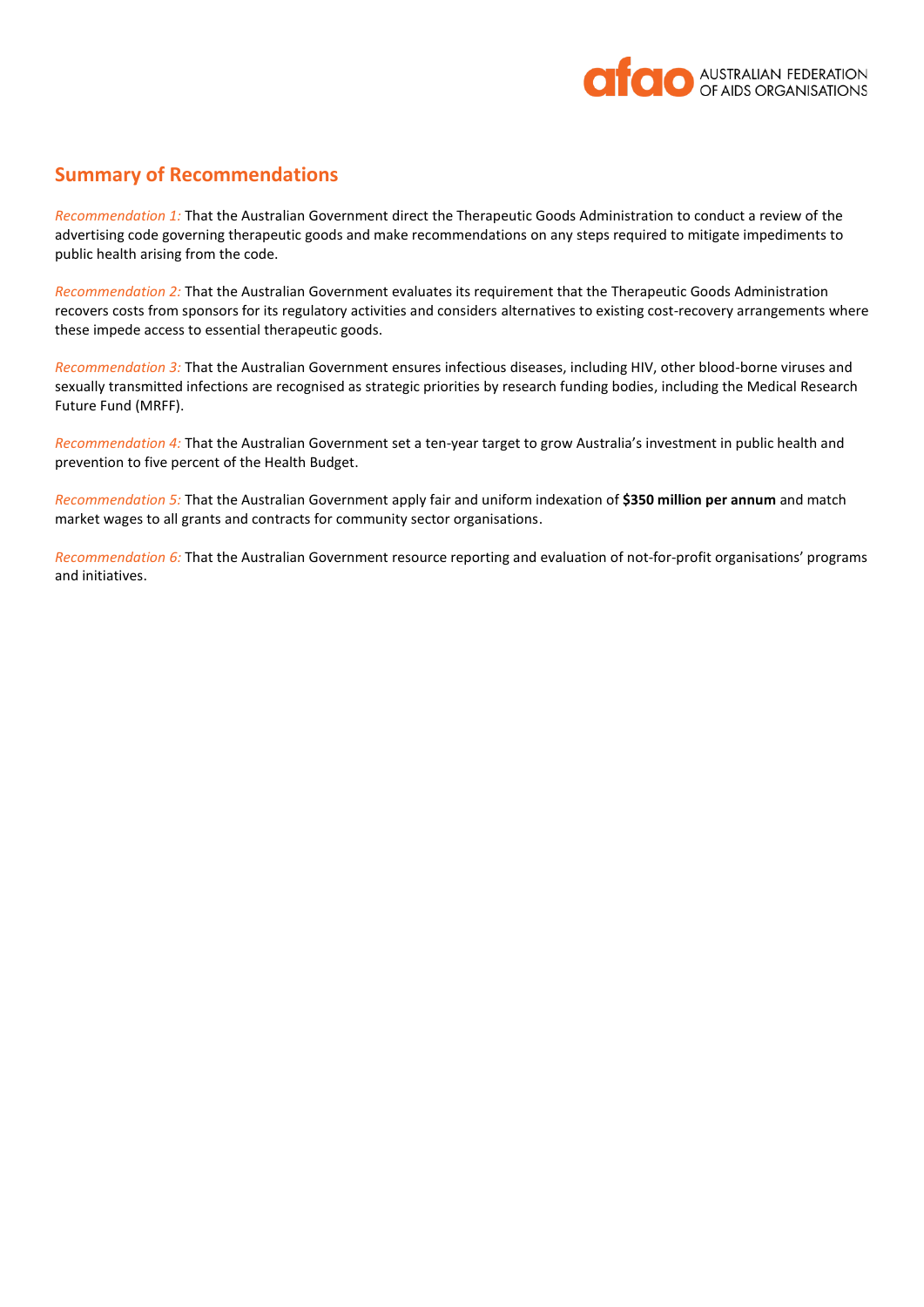

**Recommendation 1: That the Australian Government direct the Therapeutic Goods Administration to conduct a review of the advertising code governing therapeutic goods and make recommendations on any steps required to mitigate impediments to public health arising from the code.**

#### *Issues*

Australia's first HIV self-testing device was registered by the Therapeutic Goods Administration (TGA) for use in Australia on 29 November 2018 and became available for consumers to purchase in Australia on 1 April 2019. The registration includes a set of conditions on the sale of devices to consumers. These include limiting sales to online purchases and through specialist HIV agencies (for example, AIDS Councils in states and territories and public sexual health clinics).

All registered medicines and medical devices are subject to the TGA's advertising code. The code ensures information provided about registered goods is accurate and allows consumers to make informed decisions, in consultation with their physician, without undue influence from industry. A consequence of this code is its reach into the public health education activities of organisations such as AFAO and its AIDS Council members. This is further complicated in the context of the HIV self-test and similar devices as, unlike pharmaceuticals, they are not a product that physicians prescribe.

Not-for-profit health promotion organisations working without industry interference to achieve public health objectives require clarity and flexibility in their operations. This includes in delivering education to consumers and communities about health issues and tests and treatments from which they may benefit.

#### *The solution*

At **nil cost**, the Australian Government could direct the TGA to review its medical devices and medicines advertising code and make any necessary recommendations that will ensure not-for-profit health promotion organisations are able to operate flexibly and without undue risk of penalty in providing health information for consumers and consumers for public health purposes.

#### *Impact*

The proposed changes to the TGA's advertising code will aid priorities set out in the Australian Government's eighth *National HIV*  Strategy 2018-2022<sup>1</sup> including to end HIV transmission by 2022. They will align with the priority area of:

*Improv[ing] the frequency, regularity and targeting of access to testing for priority populations and decrease rate of late diagnoses*

And will also align with the key area for action concerning testing, treatment and management:

*Expand the use and accessibility of a range of HIV and STI testing technologies and options and tailor testing approaches to the needs of priority populations and sub-populations, particularly where there is a need to improve early diagnosis*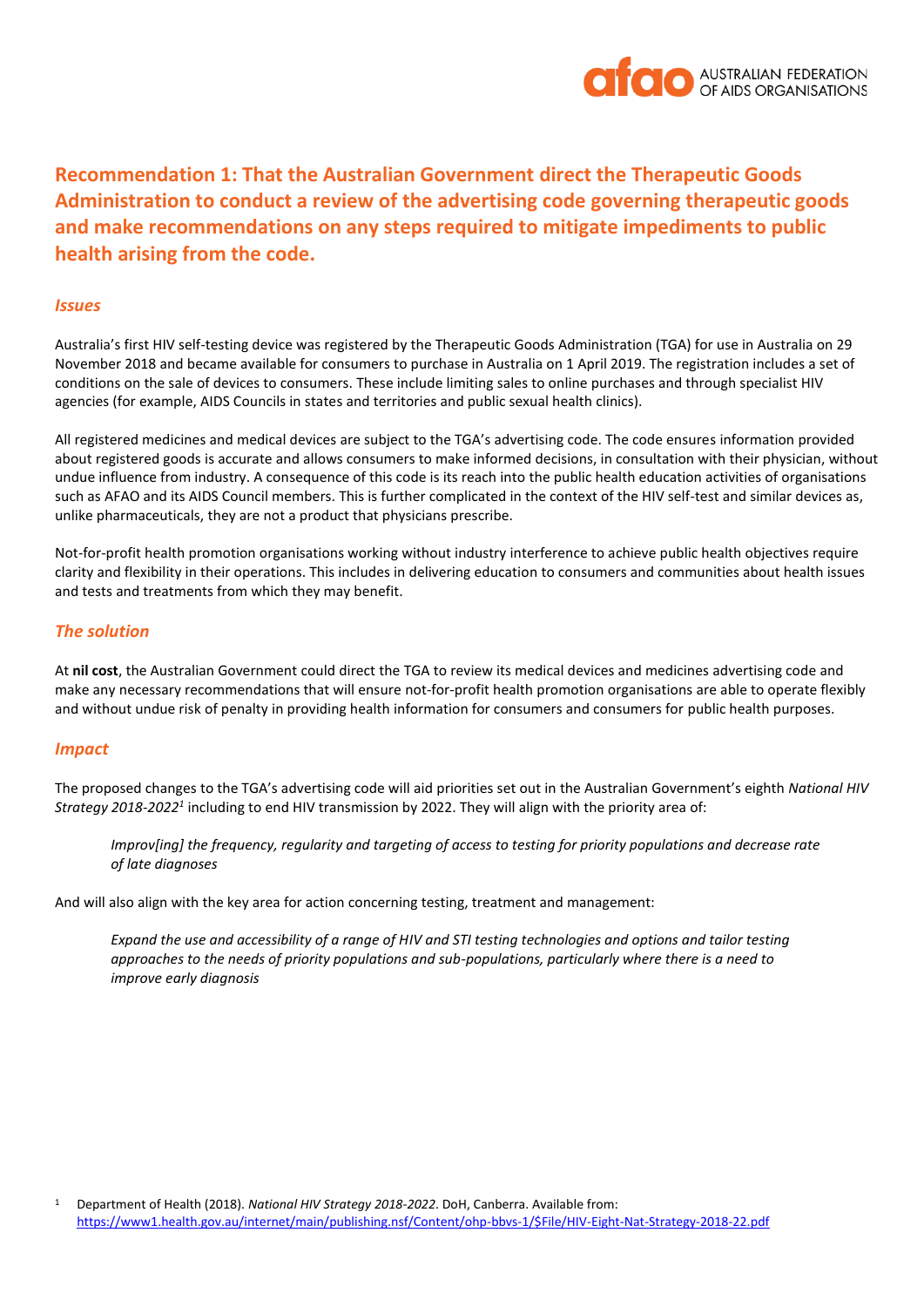

*Recommendation 2:* **That the Australian Government evaluates its requirement that the Therapeutic Goods Administration recovers costs from sponsors for its regulatory activities and considers alternatives to existing cost-recovery arrangements where these impede access to essential therapeutic goods.** 

#### *Issues*

There are significant initial and ongoing costs associated with registration and re-registration for industry to introduce new medicines and technology into the Australia market. While this is an essential step in Australia's regulatory framework to ensure safety and quality of new products, for technologies and medicines that are only required by small or targeted populations, the costs of registration and re-registration create a significant burden that disincentivises or impedes potential sponsors from entering or remaining in the Australian market.

The proportion of the Australian population that is impacted by HIV is small in proportion to the wider Australian population. Yet to achieve the Australian Government's goal of ending HIV transmission by 2022, timely access to established and new technologies is essential. The technology available to help the Australian Government end HIV transmission is advancing rapidly. Government requirements that the TGA recover from sponsors the costs associated with its regulatory role risk precluding new sponsors from entering the Australian market and exhausting existing sponsors' willingness to remain in the market. This has the potential to stymy Australia's world leading response to HIV.

AFAO is aware of several sponsors or potential sponsors who have indicated that commercial decision-making in relation to the Australian market is significantly affected by the high costs of TGA registration and re-registration. Registered HIV rapid tests administered at point of care and HIV self-test devices are at risk of being withdrawn from the market due to ongoing registration costs and quality control processes, post-market surveillance and market conditions imposed by the TGA's regulatory framework.

#### *The solution*

The Australian Government should evaluate its requirements imposed on the TGA for cost-recovery and consider alternative models where existing cost-recovery risks impeding the entry and retention of sponsors in the Australian market and therefore, access to essential therapeutic goods, including those required for public health purposes.

## *Impact of investment*

This review will facilitate a more receptive environment for sponsors whose medicines or medical devices are appropriate for small or targeted populations in Australia. This will encourage sponsors' applications for registration and ease impediments that may cause sponsors with registered products to leave the Australian market.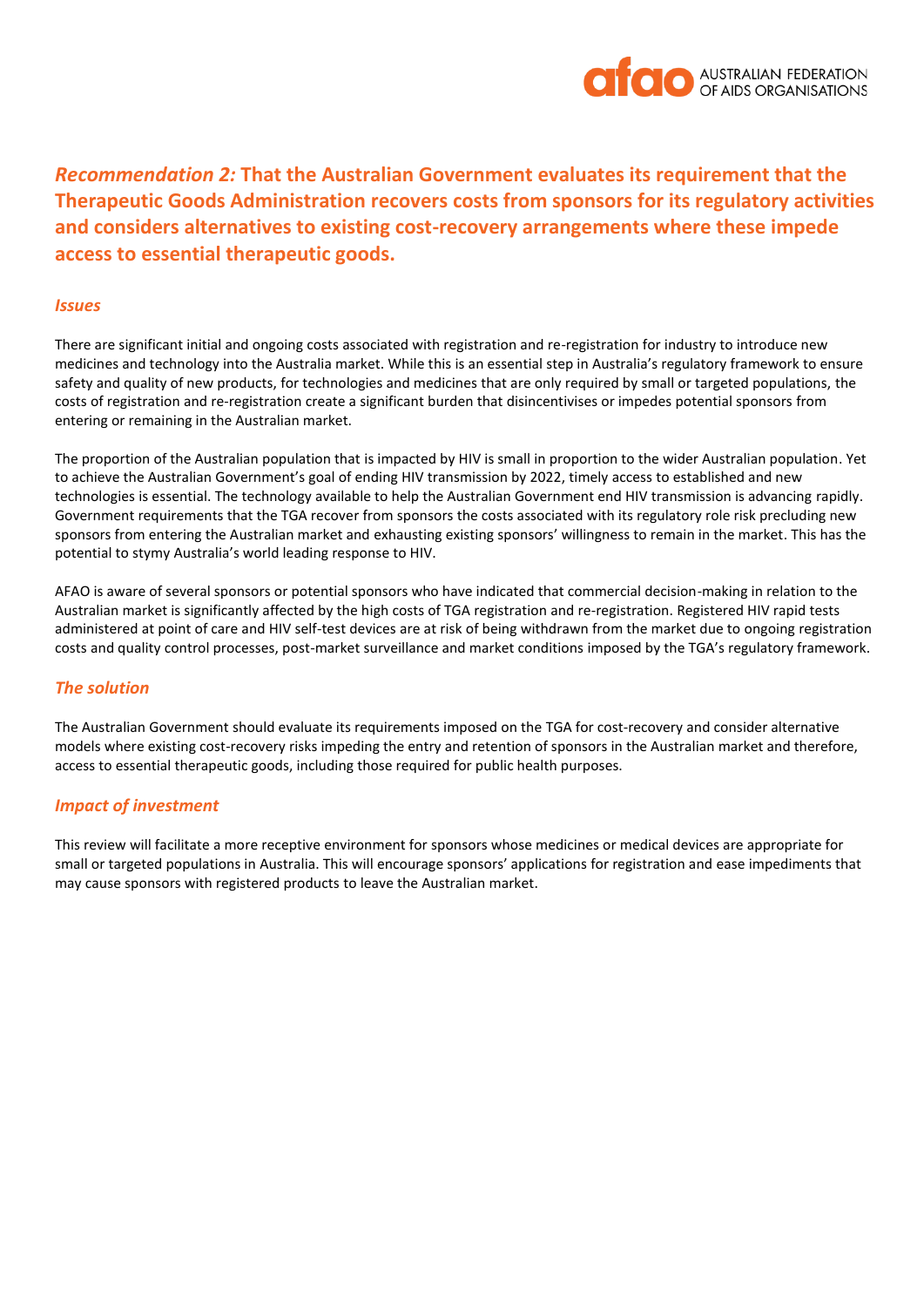

# **Recommendation 3: That the Australian Government ensures infectious diseases, including HIV, other blood-borne viruses and sexually transmitted infections are recognised as strategic priorities by research funding bodies, including the Medical Research Future Fund.**

#### *Issues*

The Australian Government's investment in the Medical Research Future Fund (MRFF) ensures that Australia stays at the cutting edge of medical research. The MRFF has the opportunity to support Australia's ongoing efforts to meet its target of ending HIV transmission by 2022 and further facilitate efforts to eliminate hepatitis C. Research that explores innovation in the prevention, diagnosis, treatment and management of infectious diseases including HIV, other blood-borne viruses (BBVs) and sexually transmitted infections (STIs) is essential in ensuring Australian's can achieve best possible health outcomes.

AFAO welcomed the inclusion of *communicable disease control* in the first MRFF Priorities and acknowledges the focus on communicable disease control has led to significant and necessary investment by the MRFF in research to develop safe and effective vaccines to fight infectious diseases of pandemic proportion. We are very concerned *communicable disease control* has not been retained in 2018-2020.

Australia is acknowledged internationally for its success in managing the HIV epidemic, from the early years to the present. This success has been underpinned by a 'social' public health approach, one that rejected the 'contain and control' model of traditional public health. Currently, Australia has access to biomedical interventions that can virtually eliminate HIV transmission and cure hepatitis C. This unprecedented opportunity will only be achieved through additional investment in research and surveillance.

#### *The solution*

The Australian Government should recommit to *communicable disease control* as an MRFF priority and act further on its preelection commitment to "*continuing investment in essential research on hepatitis B, hepatitis C, HIV, and sexually transmitted infections and will work with the community to develop options for the prioritisation of initiatives through the Medical Research Future Fund (MRFF)."*

In recommitting to *communicable disease control* as an MRFF priority, the Australian Government should also support research that addresses infectious diseases not at pandemic proportion. For example, while there are highly effective treatments for HIV, and a range of behavioural and biomedical prevention strategies, nearly forty years into the epidemic there is still no effective vaccine or cure. In the case of another communicable disease, hepatitis B, there is an effective vaccine, yet the prevalence of hepatitis B among Aboriginal and Torres Strait Islander people is disproportionately high. This indicates the need for investment in social and behavioural research to better understand the contextual factors contributing to these higher rates. The Australian Government should support the Australian Medical Research Advisory Board (AMRAB) to conceptualise communicable disease through a 'social' public health model.<sup>2</sup>

#### *Impact of investment*

This investment will guide the already budgeted investment in research for HIV, other BBVs and STIs to develop options for the prioritisation of these research areas through the MRFF and assist with ending HIV transmission and elimination of hepatitis C in Australia. A 'social' public health approach that is attuned to the collective nature of epidemics, engages with affected communities and recognises that disease prevention and 'control' requires social and biomedical intervention and the engagement of affected communities to succeed. Applying this approach to communicable disease recognises that some infectious disease outbreaks require a sustained and multi-pronged response to enhance control.

<sup>&</sup>lt;sup>2</sup> Mindal, A & Kippax, S. (2013). A National strategic approach to improving the health of gay and bisexual men: Experience in Australia. In S.O. Aral, K.A. Fenton, and J.A. Lipshutz (eds.), *The New Public Health and STD/HIV Prevention: Personal, Public and Health System Approaches, Springer* Science + Business Media, New York.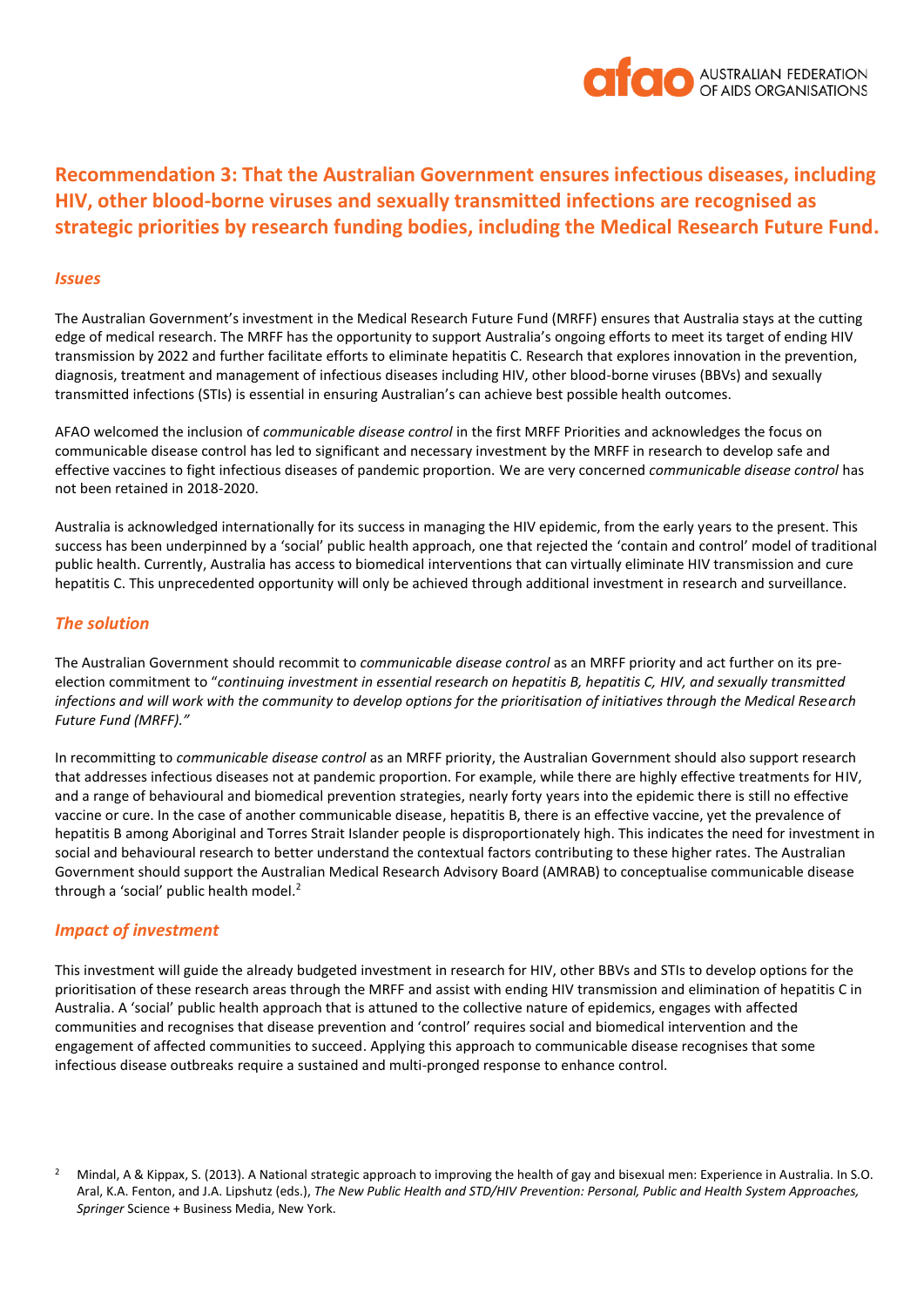

# **Recommendation 4: That the Australian Government set a ten-year target to grow Australia's investment in public health and prevention to five percent of the Health Budget.**

#### *Issues*

The Australian Government spends in excess of \$77 billion on health per year with two percent designated for preventive health. Australia needs a long-term and sustainable economic response to the increasing costs of illness and health care through greater investment in robust, evidence-based preventive health initiatives.

Most parts of health have well-established financing arrangements, whether this is medical care through the Medicare Benefits Scheme, pharmaceuticals through the Pharmaceutical Benefits Scheme or hospital funding through federal and state and territory agreements. In contrast, funding for public health and prevention programs is often short term, project-based and rarely at scale; even for well-proven interventions. Sustainable financing of scaled-up and evidence-based public health interventions is essential if Australia is to realise the public health benefits of prevention programs.

#### *The solution*

The Australian Government increase investment in prevention to five per cent over a ten-year period. This should also be coupled with the implementation of a robust mechanism to guide decision-making on new investment in prevention alongside the continued and reliable resourcing of existing preventive health efforts.

#### *Impact of investment*

An increase in prevention spending in the Health budget allows for promising and proven prevention interventions to be funded at scale to achieve maximum public health benefit. This removes the need for the Department of Health to pursue uncertain financing processes on a case by case basis or identify savings elsewhere in Health for the scale up of proven programs.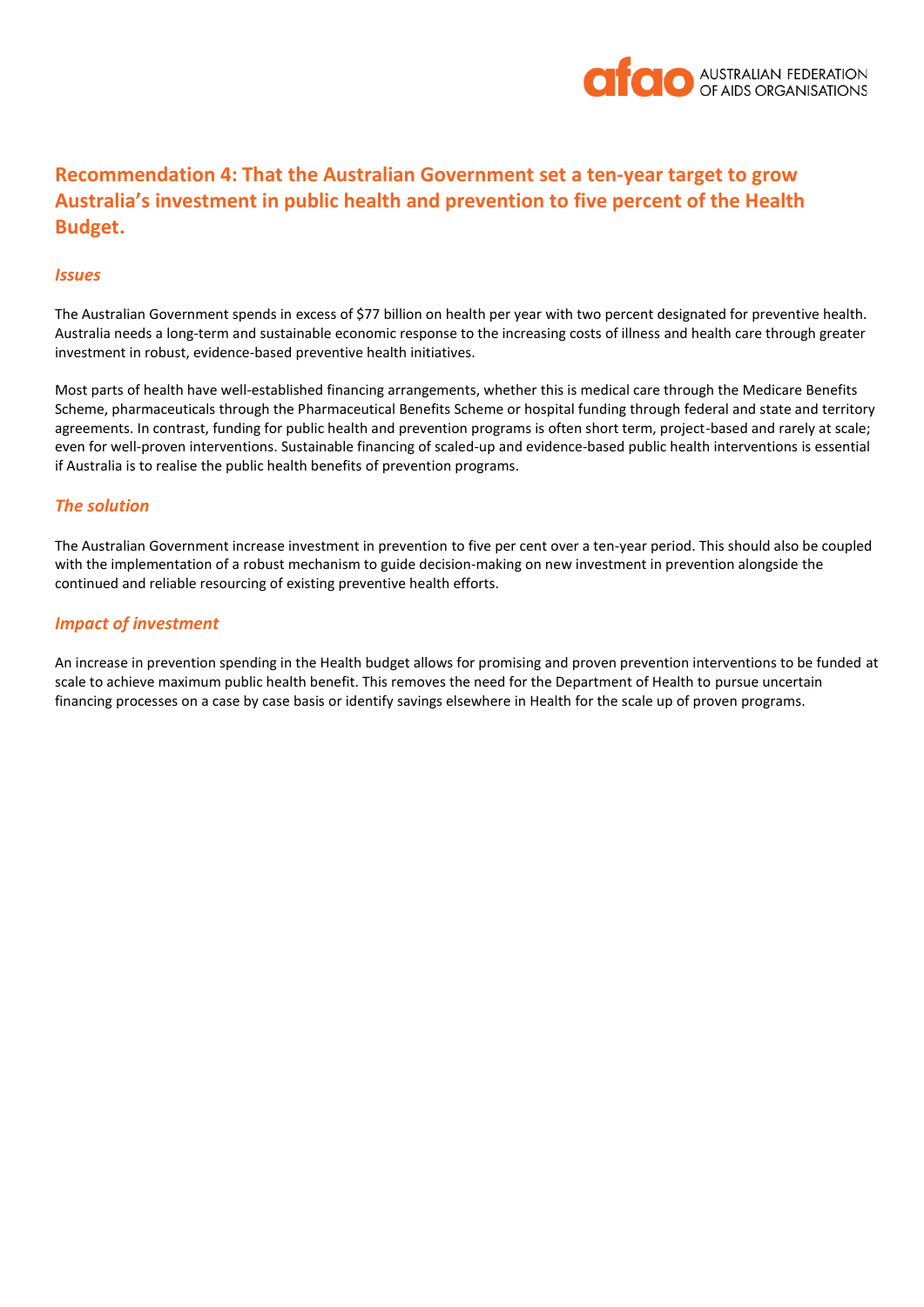

# **Recommendation 5: That the Australian Government apply fair and uniform indexation of \$350 million per annum and match market wages to all grants and contracts for community sector organisations.**

#### *Issues*

Government funds for service provision and grants are often not indexed year-on-year as they are awarded to or received by notfor-profit organisations. The absence of indexation makes it difficult for organisations to continue to provide the best possible services when funding recedes in real terms and expenses increase with inflation, ultimately impacting on the capacity of organisations to offer competitive wages. This strains organisations' capacity to continue to provide governments with the best possible value for money when they are required to continually do more for less. This has an impact on organisations' sustainability and their ability to attract highly qualified employees. Government funding for not-for-profit organisations should be based on relevant market wages for the skill sets required to perform the services the government has sought.

#### *The solution*

The Australian Government should invest **\$350 million** to offer fair and uniform indexation for community sector organisations and adopt recommendation 10.2 in the Productivity Commission's Research Report *Contribution of the Not-for-Profit Sector<sup>3</sup>* that states:

*In order to ensure that not-for-profits can sustain their workforces, and as wages are a major factor in the successful recruitment and retention of staff, Australian governments purchasing community services need to base funding on relevant market wages for equivalent positions. Costings need to take into account the skill sets required to perform the purchased services and be indexed appropriately to market wage growth within that industry sector.*

#### *Impact of investment*

By adopting the Productivity Commission's recommendations, the Australian Government will benefit from a more efficient and effective not-for-profit sector that attracts highly skilled employees, has sustainable corporate services and allocates more time to the services that have been purchased by government.

<sup>3</sup> Productivity Commission 2010. *Contribution of the Not-for-Profit Sector, Research Report*. Canberra. Available from: <https://www.pc.gov.au/inquiries/completed/not-for-profit/report/not-for-profit-report.pdf>